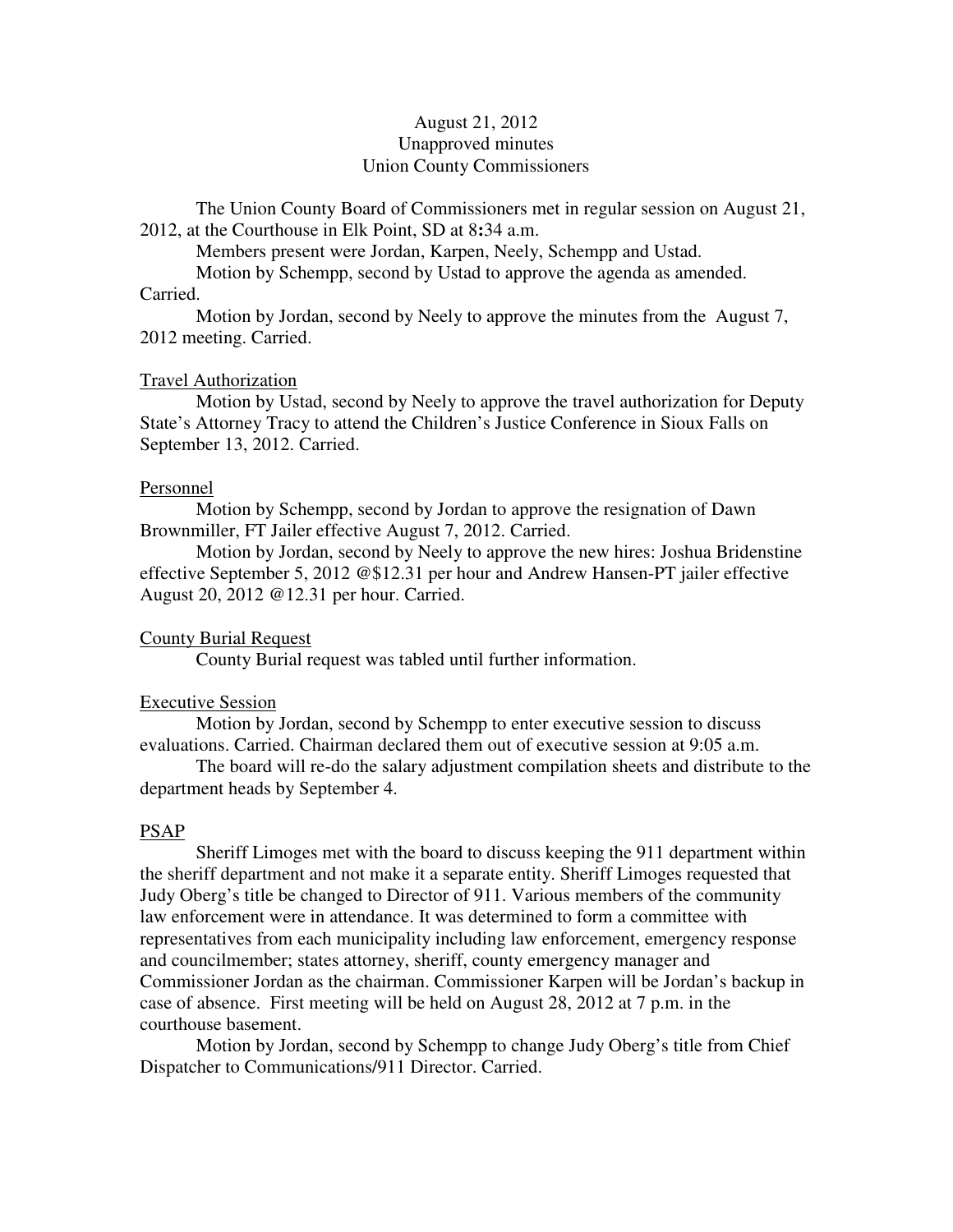#### Recess

Chairman declared a recess from 9:35 to 9:40.

## Highway

 PWA Roggow met with the board and discussed the resolution requested by the Corps of Engineers.

## Executive Session

 Motion by Jordan, second by Ustad to enter executive session for legal matters at 9:50 a.m. Carried. Chairman declared out of executive session at 10:15 a.m.

#### Highway

Board directed PWA Roggow to move forward on the easements.

 Discussion took place on the Swift Water Team bill on the 2011 SESD Flood incident.

## Claims

 Motion by Jordan, second by Neely to approve the claims as presented. Carried. The following claims have been audited, approved and warrants drawn on the same: Bi-Weekly payroll for 08-24-2012: Auditor \$182.24; Treasurer \$192.96; State's Attorney \$636.00; Public Building \$829.38; Assessors \$777.20; Register of Deeds \$618.87; Sheriff \$28,824.48; Nurse \$160.80; WIC \$273.36; Extension \$99.75; Weed \$2,519.76; Highway \$22,866.73. Akron Veterinary Clinic (Care) \$78 .00; Alcester Union (Legals) \$215.75; Bomgaars (Supp) \$36.63; BounceAround Inflatables (Supp) \$2,023.58; Burnight Glass & Porcelain (Repair) \$615.00; Campbell Supply (Supp) \$154.84; Century Link (Phone) \$1,257.61;City of Elk Point (Util) \$5,814.48; Clay Rural Water System (Util) \$25.45; CompUSA Retail (Supp) \$21.50; Continental Research (Supp) \$342.00; Dale Neely (Mileage) \$22.20; Dial-Net (Repair) \$727.50; Doyle Karpen (Mileage) \$14.80; Dykstra Excavating (Maint) \$1,469.39; Echo (Supp) \$682.66; FEH Associates (Prof Svcs) \$666.80; Feld Fire (Repair) \$67.00; Ferdigs Body Shop (Repair) \$377.33; Graham Tire (Maint) \$427.68;Hodges Badge Co (Supp) \$444.54; Jacks Uniform & Equip (Cloth Allow) \$34.95; Jensen Insurance Agency (Ins) \$42.00; Jones Food Center (Supp) \$77.08; Knife River Midwest (Hwy Const) \$291,077.68; Knology (Internet) \$166.95; Kone (Maint) \$570.00; Lewis & Clark BHS (Care) \$447.00; Limoges Service & Repairs (Repair) \$170.63; Loren Fischer Disposal (Supp) \$282.43; Mark Mahnke (Boat Rental) \$520.61; Marshall & Swift (Supp) \$2,029.50; Marvin Schempp (Mileage) \$57.72; Marx Truck Trailer Sales (Equipment) \$2,500.00; Menards (Supp) \$9.88; MidAmerican Energy (Util) \$141.72; Milton Ustad (Mileage) \$33.30; MPH Industries (Supp) \$2,313.00; Nat'l Sheriff Assn (Dues) \$100.00;Noll Collection (Collections) \$133.49; Office Elements (Supp) \$56.45; Olson Welding (Repairs) \$20.00; Pamela M Scheid (Transcripts) \$255.85; Pedersen Machine (Repair) \$472.98; Perkins Office Solutions (Supp) \$14.99; Pioneer Drug (Supp) \$6.00; Pyle Automotive (Maint) \$57.43; Quill Corporation (Supp) \$315.76; Redwood Toxicology (BL Draws) \$30.00; Robert Hinders (Supp) \$28.27; Ross Jordan (Mileage) \$40.70; Roto Rooter (Repair) \$140.25; Sams Club (Supp) \$199.68; SD Federal Property (Equipment) \$300.00; SD State Fair (Admission) \$72.00; SDEMA (Registration) \$60.00; Servall Towel (Repair) \$35.57; Sioux City Ford (Repair) \$137.41; Sioux City Foundry (Ditchwork) \$119.60; Sioux Falls